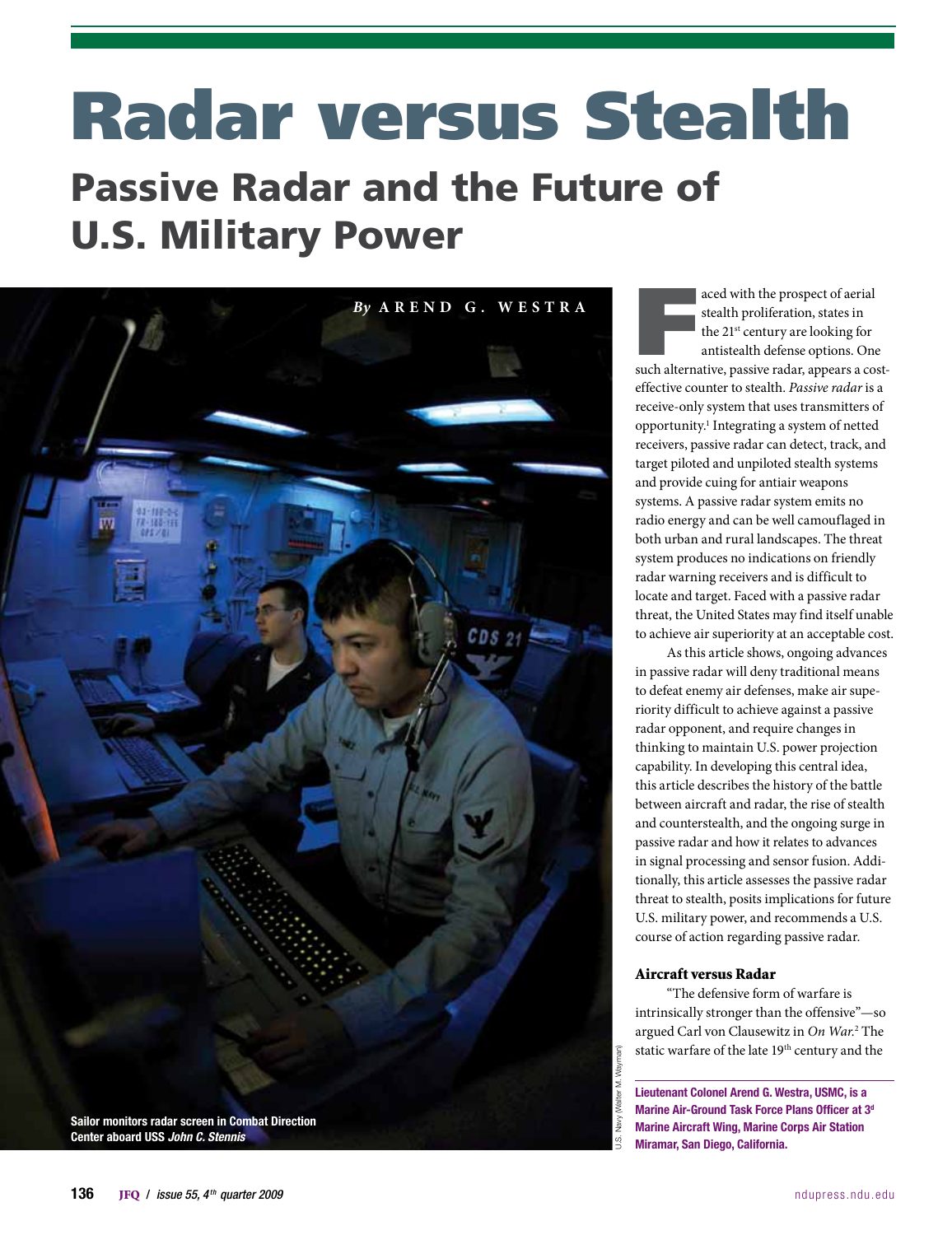| <b>Report Documentation Page</b>                                                                                                                                                                                                                                                                                                                                                                                                                                                                                                                                                                                                                                                                                                                                                                                                                                   |                             |                              |                                | Form Approved<br>OMB No. 0704-0188                  |                                           |
|--------------------------------------------------------------------------------------------------------------------------------------------------------------------------------------------------------------------------------------------------------------------------------------------------------------------------------------------------------------------------------------------------------------------------------------------------------------------------------------------------------------------------------------------------------------------------------------------------------------------------------------------------------------------------------------------------------------------------------------------------------------------------------------------------------------------------------------------------------------------|-----------------------------|------------------------------|--------------------------------|-----------------------------------------------------|-------------------------------------------|
| Public reporting burden for the collection of information is estimated to average 1 hour per response, including the time for reviewing instructions, searching existing data sources, gathering and<br>maintaining the data needed, and completing and reviewing the collection of information. Send comments regarding this burden estimate or any other aspect of this collection of information,<br>including suggestions for reducing this burden, to Washington Headquarters Services, Directorate for Information Operations and Reports, 1215 Jefferson Davis Highway, Suite 1204, Arlington<br>VA 22202-4302. Respondents should be aware that notwithstanding any other provision of law, no person shall be subject to a penalty for failing to comply with a collection of information if it<br>does not display a currently valid OMB control number. |                             |                              |                                |                                                     |                                           |
| <b>1. REPORT DATE</b><br>2009                                                                                                                                                                                                                                                                                                                                                                                                                                                                                                                                                                                                                                                                                                                                                                                                                                      |                             | 2. REPORT TYPE               |                                | <b>3. DATES COVERED</b><br>00-00-2009 to 00-00-2009 |                                           |
| <b>4. TITLE AND SUBTITLE</b>                                                                                                                                                                                                                                                                                                                                                                                                                                                                                                                                                                                                                                                                                                                                                                                                                                       |                             |                              |                                | 5a. CONTRACT NUMBER                                 |                                           |
| Radar versus Stealth: Passive Radar and the Future of U.S. Military                                                                                                                                                                                                                                                                                                                                                                                                                                                                                                                                                                                                                                                                                                                                                                                                |                             |                              |                                | 5b. GRANT NUMBER                                    |                                           |
| Power                                                                                                                                                                                                                                                                                                                                                                                                                                                                                                                                                                                                                                                                                                                                                                                                                                                              |                             |                              |                                | <b>5c. PROGRAM ELEMENT NUMBER</b>                   |                                           |
| 6. AUTHOR(S)                                                                                                                                                                                                                                                                                                                                                                                                                                                                                                                                                                                                                                                                                                                                                                                                                                                       |                             |                              |                                | 5d. PROJECT NUMBER                                  |                                           |
|                                                                                                                                                                                                                                                                                                                                                                                                                                                                                                                                                                                                                                                                                                                                                                                                                                                                    |                             |                              |                                | <b>5e. TASK NUMBER</b>                              |                                           |
|                                                                                                                                                                                                                                                                                                                                                                                                                                                                                                                                                                                                                                                                                                                                                                                                                                                                    |                             |                              |                                | 5f. WORK UNIT NUMBER                                |                                           |
| 7. PERFORMING ORGANIZATION NAME(S) AND ADDRESS(ES)<br>National Defense University, Institute for National Strategic Studies, 260<br>5th Avenue SW Fort Lesley J. McNair, Washington, DC, 20319                                                                                                                                                                                                                                                                                                                                                                                                                                                                                                                                                                                                                                                                     |                             |                              |                                | 8. PERFORMING ORGANIZATION<br><b>REPORT NUMBER</b>  |                                           |
| 9. SPONSORING/MONITORING AGENCY NAME(S) AND ADDRESS(ES)                                                                                                                                                                                                                                                                                                                                                                                                                                                                                                                                                                                                                                                                                                                                                                                                            |                             |                              |                                | 10. SPONSOR/MONITOR'S ACRONYM(S)                    |                                           |
|                                                                                                                                                                                                                                                                                                                                                                                                                                                                                                                                                                                                                                                                                                                                                                                                                                                                    |                             |                              |                                | <b>11. SPONSOR/MONITOR'S REPORT</b><br>NUMBER(S)    |                                           |
| 12. DISTRIBUTION/AVAILABILITY STATEMENT<br>Approved for public release; distribution unlimited                                                                                                                                                                                                                                                                                                                                                                                                                                                                                                                                                                                                                                                                                                                                                                     |                             |                              |                                |                                                     |                                           |
| <b>13. SUPPLEMENTARY NOTES</b>                                                                                                                                                                                                                                                                                                                                                                                                                                                                                                                                                                                                                                                                                                                                                                                                                                     |                             |                              |                                |                                                     |                                           |
| 14. ABSTRACT                                                                                                                                                                                                                                                                                                                                                                                                                                                                                                                                                                                                                                                                                                                                                                                                                                                       |                             |                              |                                |                                                     |                                           |
| <b>15. SUBJECT TERMS</b>                                                                                                                                                                                                                                                                                                                                                                                                                                                                                                                                                                                                                                                                                                                                                                                                                                           |                             |                              |                                |                                                     |                                           |
| 16. SECURITY CLASSIFICATION OF:<br>17. LIMITATION OF<br><b>ABSTRACT</b>                                                                                                                                                                                                                                                                                                                                                                                                                                                                                                                                                                                                                                                                                                                                                                                            |                             |                              |                                | 18. NUMBER<br>OF PAGES                              | 19a. NAME OF<br><b>RESPONSIBLE PERSON</b> |
| a. REPORT<br>unclassified                                                                                                                                                                                                                                                                                                                                                                                                                                                                                                                                                                                                                                                                                                                                                                                                                                          | b. ABSTRACT<br>unclassified | c. THIS PAGE<br>unclassified | Same as<br><b>Report (SAR)</b> | 8                                                   |                                           |

**Standard Form 298 (Rev. 8-98)**<br>Prescribed by ANSI Std Z39-18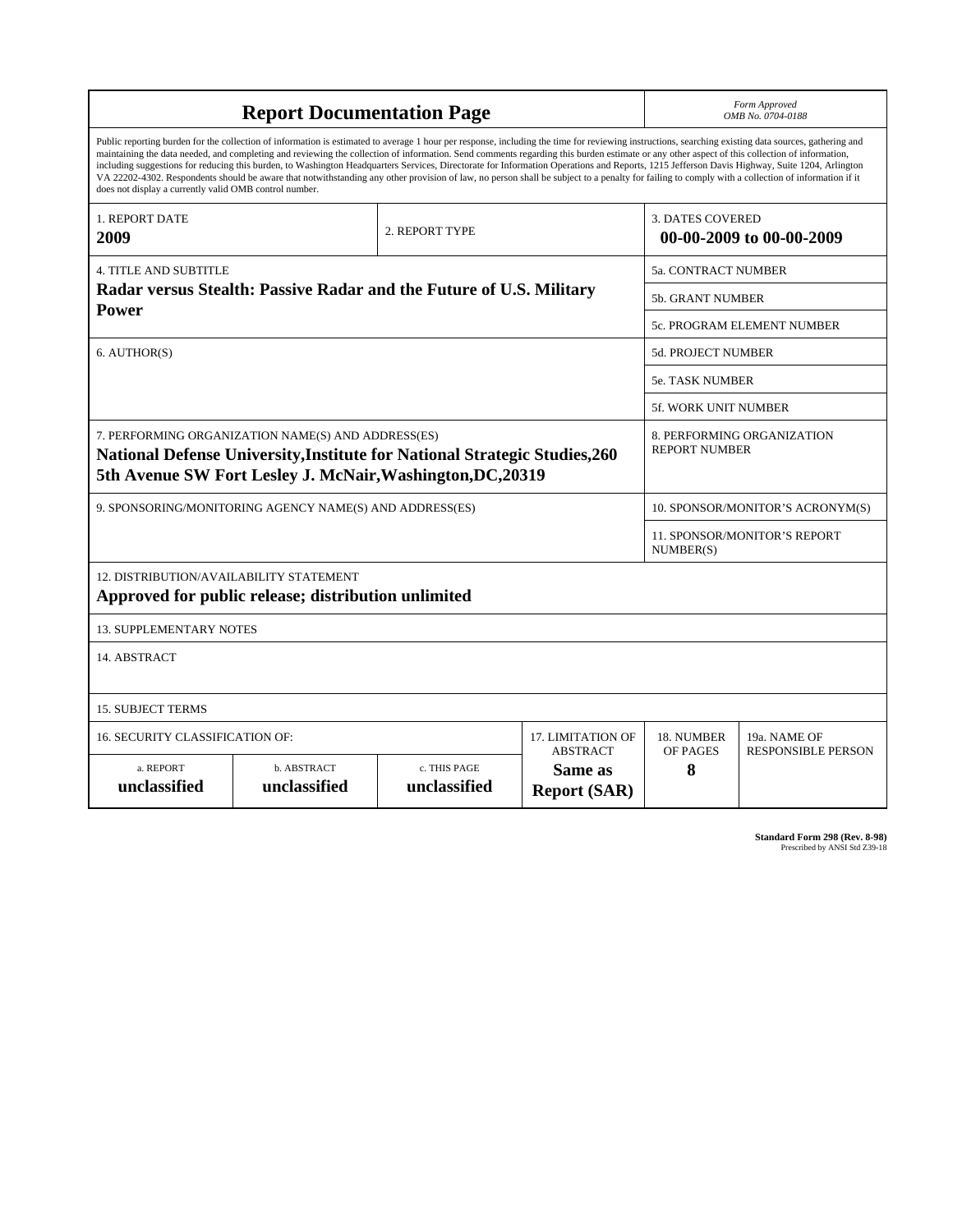Great War of 1914–1918 appeared to validate this idea. In 1921, however, Giulio Douhet asserted that the airplane changed warfare "by magnifying the advantages of the offense and at the same time minimizing, if not nullifying, the advantages of the defensive."3

Douhet did not envision the many surface-to-air threats that would evolve over the decades after his work was published. Neither did airpower critics. As Sir Stanley Baldwin informed the British parliament in 1932, "I think it is well also for the man in the street to realize that there is no power on earth that can protect him from being bombed, whatever people may tell him. The bomber will always get through."4

Yet a few decades earlier in 1904, German engineer Christian Hülsmeyer had patented the *telemobilskop*, an early form of radar. But it was not until 1935 that radar first showed significant operational promise. In the now famous Daventry experiment, Sir Robert Watson-Watt used radar to detect a British Heyford bomber at a range of 8 miles.<sup>5</sup> Notably, the Daventry experiment tested a passive radar system using the BBC Empire broadcast as a transmitter of opportunity.<sup>6</sup> Watson-Watt went on to develop the British Chain Home radar that played a critical role in defeating the German *Luftwaffe* during the Battle of Britain in 1940.7

World War II served as catalyst for a second paradigm shift. The overwhelming offensive power of the airplane was largely mitigated by the deployment of radar and modern air defenses. Airpower did not prove an all-powerful offensive weapon that could not be countered, and the bomber did not always get through. Air defenses of both the Axis and Allied opponents proved complex and resilient, and combatants obtained air superiority only locally and for limited durations through the costly reduction of enemy air defenses. This paradigm held firm through World War II and for the duration of the Cold War. For the time being, it seemed that Clausewitz had caught up with the airplane.

Despite Watson-Watt's breakthrough at Daventry, the experiment highlighted passive radar's difficulties, including intermittent signal strength and, at the time, irresolvable locating and tracking ambiguities due to the passive radar geometry.8 Passive radar is *bistatic*, meaning the receiver is located at a distance from the transmitter.<sup>9</sup> Bistatic radar geometry is shown in figure 1. In 1936, scientists solved the difficulty of geometry by collocating the

transmitter and receiver via a shared antenna, a configuration known as *monostatic*, thus creating the conventional radar configuration most commonly used thereafter.

Historically, radar has been the cornerstone of air defense. For example, during the Vietnam War, North Vietnamese air defense radars targeted U.S. aircraft, which, in turn, countered with jamming and antiradiation missiles. Due to the success of North Vietnamese air defenses, the United States was only able to establish temporary air superiority over local areas of North Vietnam. Over the course of the war, the North Vietnamese shot down 190 U.S. aircraft using 1950s-era Russian surface-to-air missiles (SAMs).10

always get through." Indeed, stealth aircraft have maintained the overwhelming advantage in recent conflicts, including Operation *Allied Force* and the invasion of Iraq in 2003.

Despite the overall success of the U.S. stealth program, in 1999 an F–117 was shot down in the Balkans by a Serbian SAM battery.15 Although some considered the downing an anomaly, the incident created much controversy. While the Air Force assessed tactical lessons learned, others saw evidence that stealth could be defeated.16 The incident illustrated what stealth designers already knew: stealth technology does *not* make an aircraft invisible. As a submariner once aptly noted, "Stealth is a zero-sum game.

# *the overwhelming offensive power of the airplane was largely mitigated by the deployment of radar and modern air defenses*

A third paradigm shift began in the 1970s in the "Skunk Works" of Lockheed Martin, where stealth pioneers first created the F–117 "stealth fighter" (more bomber than fighter in usage).<sup>11</sup> Made operational in 1983, the F–117 saw combat in Panama in 1989 and again in the Gulf War in 1990.<sup>12</sup> During the Gulf War, the F–117 was employed against Iraq's most heavily defended targets. In spite of Iraq's robust air defenses, not a single F–117 was lost or damaged during the conflict.<sup>13</sup> By comparison, 32 nonstealth aircraft were lost to antiaircraft artillery (AAA) and SAMs.<sup>14</sup> If Baldwin had witnessed the Gulf War, he might have concluded, "The *stealth* bomber will

In a given encounter, one platform has it and the other does not. The tactical advantage accrued by being able to detect, close, and attack from a covert stance completely dominates all other factors in any encounter algorithm."17 In Serbia in 1999, a SAM battery commander attacked from a covert stance and won the tactical advantage. It was a missile shot heard around the stealth world.<sup>18</sup>

#### The Future of Stealth

If anything, the downing of an F–117 over Serbia only highlighted to the United States the importance of stealth. Increasingly, the U.S. military has made stealth one of its



Source: C.J. Baker and H.D. Griffiths, *Bistatic and Multistatic Sensors for Homeland Security* (London: University College, 2005), 4, available at <http://nato-asi.org/sensors2005/papers/baker.pdf>.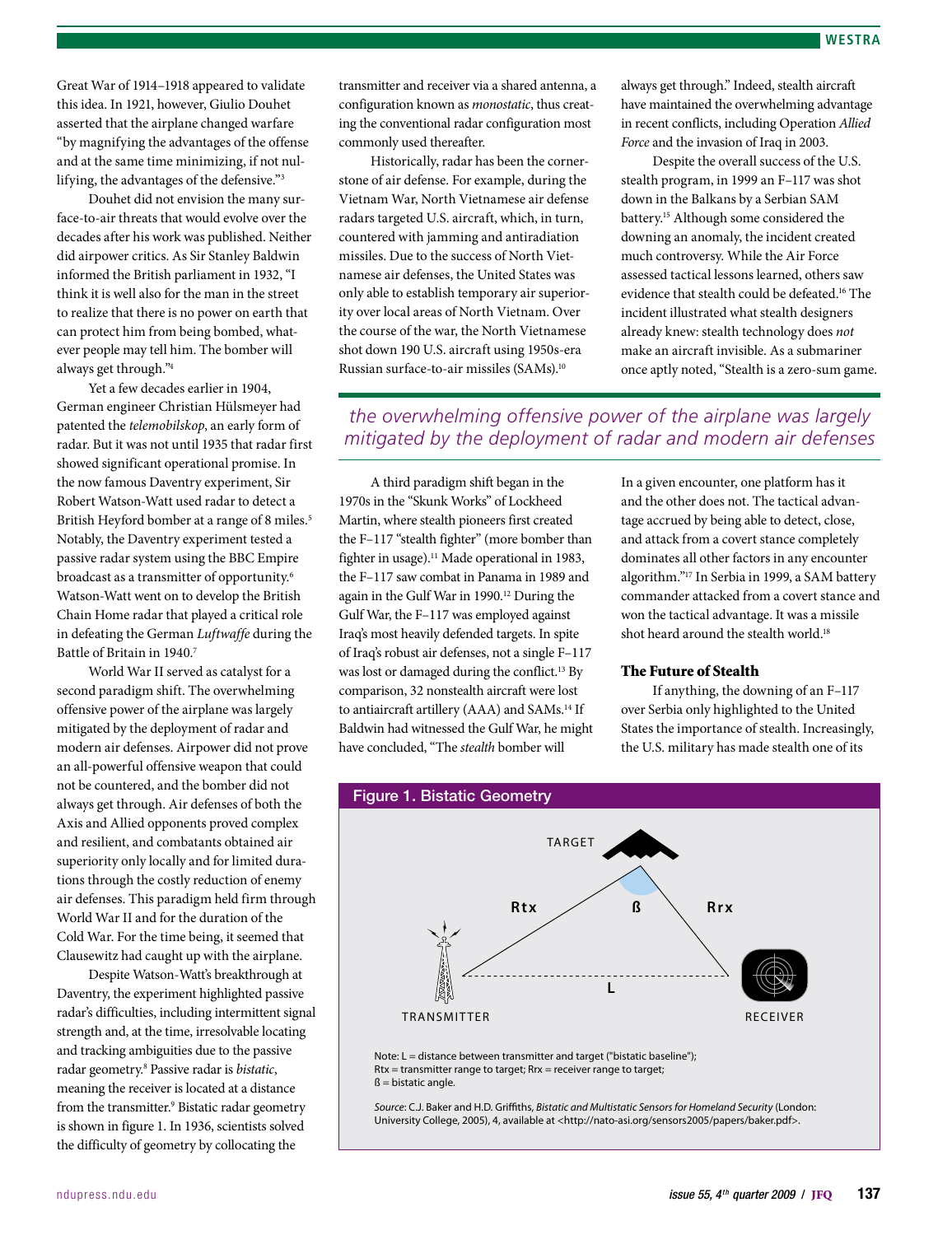#### FEATURES | Passive Radar and the Future of U.S. Military Power

highest priorities, both in terms of new acquisitions and the retrofit of older aircraft. In short, stealth is the centerpiece of the U.S. air superiority strategy.

As stealth grows ubiquitous, nonstealth systems will become rare. Stealth principles are evident in nearly every newly developed military aircraft, ship, and ground combat system. Nations devote large proportions of their military budgets to stealth research and development. And with the Air Force having retired the F–117 in 2008, the United States now has a shortage of operational stealth aircraft.19 Current U.S. stealth aircraft inventory consists of 20 B–2 bombers and 187 F–22s, with the Joint Strike Fighter projected to become operational in 2012.20 Planned U.S. procurement for the Joint Strike Fighter is 2,456 aircraft delivered over a 28-year period.<sup>21</sup> Meanwhile, Russia, India, China, Japan, and other countries are attempting to enter the stealth aircraft market.<sup>22</sup> In short, stealth is relevant, in much demand, and continuously evolving.

#### Stealth Techniques

Stealth is achieved by a broad collection of techniques that render a platform difficult to locate and attack. It requires reducing aircraft signature, generally categorized as either *active* or *passive*:

*Active signature is defined as all the observable emissions from a stealth platform. . . . Passive* 

*signature is defined as all the observables on a stealth platform that require external illumination. . . . The active signature reduction methods are commonly called low probability of intercept (LPI). . . . Passive signature reduction techniques are often called low observables (LO).*<sup>23</sup>

Stealth designers attempt to balance signature techniques.<sup>24</sup> For example, efforts to make an aircraft less visible at 5 miles are somewhat superfluous if it can be acquired by an infrared (IR) sensor at 20. LPI designers focus most of their efforts on reducing the emissions produced by the aircraft's radar and IR sensors.25 In designing LO, the main concern is reducing reflection in the radar spectrum, also known as the radar cross section (RCS).

*stealth is achieved by a broad collection of techniques that render a platform difficult to locate and attack*

Designers reduce RCS primarily through fuselage shaping and radar-absorbent material. Fuselage shaping, the more important of the two methods, reflects radar energy away from the direction of the emitter.<sup>26</sup> Figure 2 depicts a stealth aircraft RCS versus that of a conventional aircraft. Fuselage shaping works primarily against conventional

radars where the receiver is collocated with the transmitter and is less effective against bistatic radar geometry.27 Radar-absorbent material augments fuselage shaping by absorbing radar energy and reducing the strength of the radar echo.<sup>28</sup> Future innovations may allow stealth aircraft to actively cancel radar echo by retransmitting radar energy and/or by ionizing boundary layer air around the fuselage.<sup>29</sup>

#### Counters to Stealth

Before discussing passive radar, several other radar and sensor systems are worth mentioning in terms of counterstealth capability. One of the most significant counters to stealth, namely conventional very high frequency (VHF) and ultra high frequency (UHF) radar, has been around since World War II and is still in use today for long-range air surveillance. Most LO techniques are designed to defeat acquisition and fire control radar in the X band, which uses centimeter wavelength. VHF- and UHF-band radar, however, uses decimeter- to meter-long wavelength. In general, the RCS of an aircraft increases as wavelength of the illuminating radar increases.30 Furthermore, when the radar wavelength is in the same order of magnitude as the aircraft or parts of it, the radar waves and the aircraft resonate, which significantly increases the RCS of the aircraft.31 It is the physics of longer wavelength and reso-

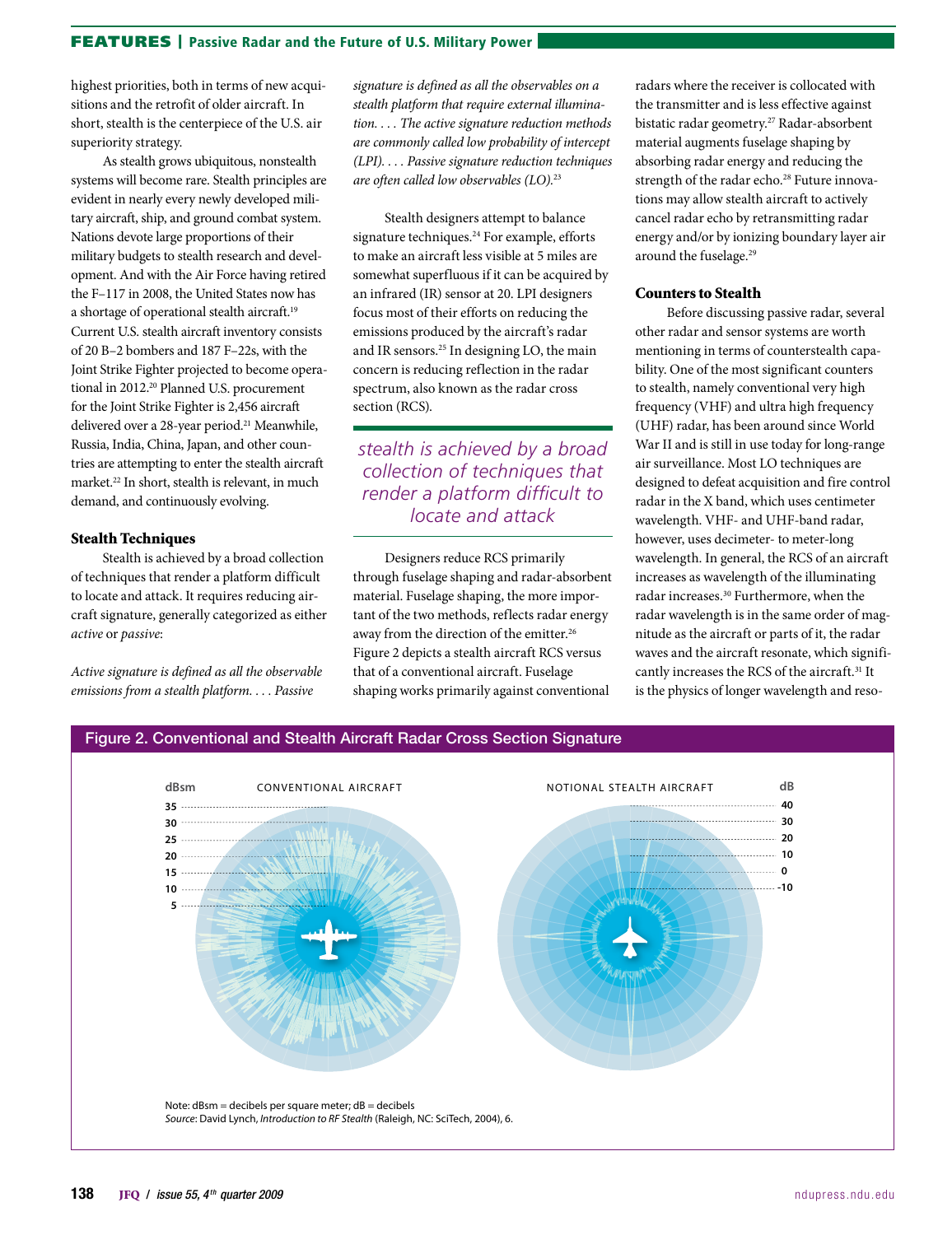nance that enables VHF and UHF radar to detect stealth aircraft. Poor resolution in angle and range, however, has historically prevented these radars from providing accurate targeting and fire control.32

Since the Gulf War, the Russian defense radar industry has put considerable effort into digitizing its VHF and UHF radar systems to improve counterstealth capability. Russia's older model radars now have improved resolution and signal processing, and newly developed models, such as the Nebo surface vehicle unit, which is a VHF adaptive electronically steered array radar, likely present significant counterstealth capability.<sup>33</sup>

Other recently developed conventional radars likely to have counterstealth capability include Lockheed Martin's theater highaltitude area defense radar and the Israeli Green Pine radar (recently sold to India), systems with both long range and high resolution in the UHF L-band.<sup>34</sup> The Signal Multi-beam Acquisition Radar for Tracking (L) naval radar manufactured by Thales is yet another system with reputed counterstealth capability.<sup>35</sup>

Passive listening systems, such as electronic support measures (ESM) and direction finding (DF), attempt to detect stealth aircraft radar, radio, and data link emissions and pass this information to surveillance radars. LPI techniques of stealth are designed to reduce or deny ESM and DF, but systems such as the Russian *Kolchuga* remain formidable threats that are likely being updated with digital processing.<sup>36</sup>

Another counter to stealth is IR/electrooptical (EO) systems, which include IR search and track and high magnification optics. Such systems, however, are limited in the ability to scan large volumes of airspace and usually must be cued by other sensors. In addition, most of this spectrum is degraded by clouds, low illumination, and low visibility. Stealth aircraft counter IR/EO through heat signature management, stealthy flight profiles, and LO paint schemes.

Growing in potential as a counterstealth technology is millimeter wave (MMW) imaging, which uses the radiometric signature naturally emitted by all objects. MMW penetrates clouds and low visibility. The waveform can also be transmitted by radar, which then receives and processes the return echo. The A–64 Apache Longbow/Hellfire system is an example of operational MMW radar. The Russian defense industry has developed

MMW antiair missile seekers, and other countries are following suit.37

While the aforementioned technologies offer important capabilities, they possess limitations that restrict their effectiveness for air defense. Conventional radar is vulnerable to detection and attack by electronic warfare and air-delivered weapons; listening systems do not provide tracking information; and IR/EO/MMW is limited in surveillance capabilities.

In contrast, passive radar is covert, all weather, and capable of medium- to longrange surveillance, and shows strong potential in detecting, tracking, and targeting stealth aircraft. It is thus emerging as a solid competitor in the counterstealth game.

off-the-shelf technology makes them attractive for nonpeer countries as well.

Passive radars use transmitters of opportunity. Potential waveforms include FM and AM radio, television, digital audio/video broadcast, and cellular phone networks.<sup>38</sup> Today, passive radar is often configured as a "multistatic" system using three or more transmitters and receivers.

Passive radar locates and tracks targets through a combination of methods, greatly simplified here for the sake of discussion. First, the radar measures the time difference of arrival between the direct signal from the transmitter and the reflected signal from the target to determine the bistatic range. Bistatic range, expressed as an ellipse, is shown in

# *a new paradigm is emerging, enabled by advances in networked computing and passive radar technology*

#### Passive Radar

A new paradigm is emerging, enabled by advances in networked computing and passive radar technology. Because of their potential to counter stealth-based airpower advantage, the use of these technologies by peer competitors is highly likely. That these systems are both low cost and, in part, based on commercialfigure 3. The radar uses the intersection of the receiver-to-target bearing and the bistatic range ellipse to estimate approximate target location. In a multistatic system, the radar refines target location based on intersecting bistatic range ellipses. The radar further measures Doppler shift—wavelength compression or expansion caused by relative motion—to determine target

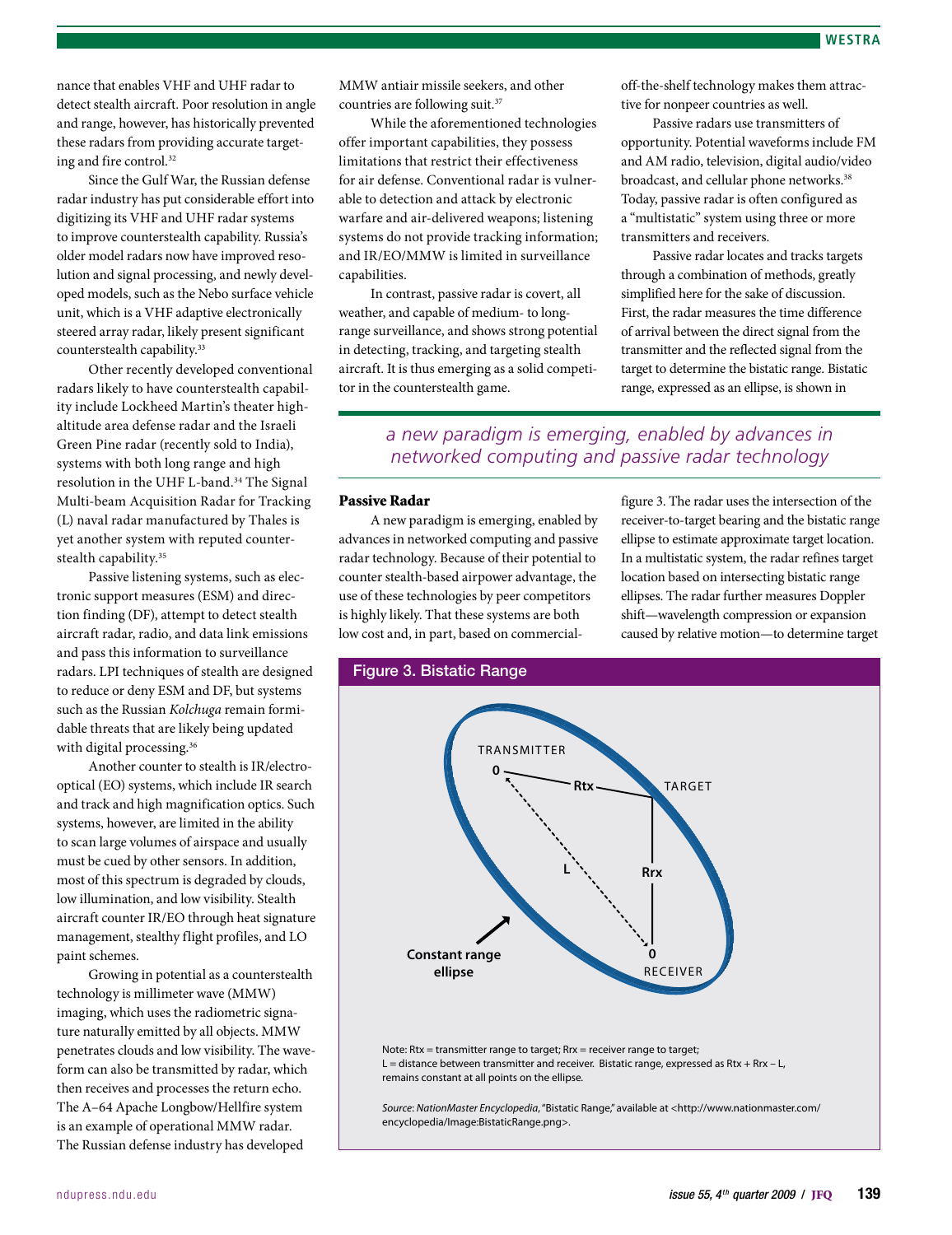#### FEATURES | Passive Radar and the Future of U.S. Military Power

heading and speed. The radar tracks the target by performing regular updates.

Advanced signal processing allows passive radar to integrate data from multiple receivers, cancel signal interference, differentiate real targets from ghost returns and clutter, and establish a target track. Although such processing requires significant computing power, most passive radar systems operate on commercial DOS-based computing technology.

The recent advances of passive radar arise from a confluence of digital processing technology, cheap, sophisticated hardware, and the demand for enhanced surveillance.39 Moore's law describes the doubling of computer processing speed every 18 months. Meanwhile, designers have made significant advancements in corresponding radar software. What was once thought impossible—that is, integrating signals from multiple receivers and detecting tiny echoes in high-clutter radar environments—has now become feasible.<sup>40</sup>

As a result of this confluence of technology, several systems are now either available off the shelf or are in development. Such systems include Lockheed Martin's "Silent Sentry,"41 Roke Manor Research's CELLDAR,42 Thales-Raytheon's Homeland Alerter,<sup>43</sup> and others, including French, Swedish, Chinese, and Russian systems.

Certain commercial waveforms are more suitable for passive radar illumination than others. The most important parameters

**Company of Cardinal Company** 

F–117A Nighthawk stealth fighter

are frequency, bandwidth, and the presence of continuous wave, which provides Doppler shift for measurement of velocity.<sup>44</sup> Also important is whether illuminators transmit continuously or with significant interruptions (for example, daytime only).

Several waveforms in the HF, VHF, and UHF bands have shown potential for use in passive radar and also exhibit counterstealth properties. In the VHF band, FM radio is broadcast at high relative power and has multiple transmitters available in moderately to heavily populated regions. Analog television (VHF band) also provides useful illumination, as does digital audio broadcast, which is growing in usage worldwide. High-definition (HD) television is spreading globally as well and offers a wideband, high-power waveform in the low UHF band. In the HF band, Digital Radio *Mondiale* (DRM), a digital form of shortwave AM radio, also has passive radar potential.

These waveforms offer differing levels of utility. Analog television and FM radio both offer strong illumination and medium detection ranges—FM out to roughly 120 kilometers (km).<sup>45</sup> Analog television has a strong signal but suffers from interference, while FM is marked by interruptions, such as pauses during human speech.<sup>46</sup> HD television provides an uninterrupted signal with a detection range of 120 km.<sup>47</sup> DRM potentially offers over-the-horizon detection ranges; however, low resolution limits its use to early warning

radar. Digital audio broadcast, while a useable waveform, emits at low power, offering only a short detection range of 36 km.<sup>48</sup> Use of more than one waveform is possible, with existing systems touting accurate three-dimensional surveillance capabilities across multiple waveforms, to include FM radio and analogue and digital television.

Most important to this discussion, all of the aforementioned waveforms fall between 3 and 450 megahertz. Based on their decimeter- to meter-wavelengths, these waveforms inherently increase RCS and also interact with an aircraft to create resonance. RCS induced by resonance is largely independent of fuselage shape. In short, radar in this spectrum is inherently counterstealth.

While passive radar can perform detecting, locating, and tracking functions, it may also be able to perform target identification (ID). Under development are methods to conduct target imaging using multistatic UHF-band Inverse Synthetic Aperture Radar.49 Additionally, existing passive ID measures, such as DF/ESM, will likely augment passive radar.

If successful at creating a target track and ID, passive radar could provide cueing for surface-to-air and airborne weapons systems in order to enable acquisition. Weapons system cueing requires communications infrastructure; for a covert system, this means a local area network for ground-based weapons and an LPI data link for airborne platforms. For

*while passive radar can perform detecting, locating, and tracking functions, it may also be able to perform target identification*

SAMs with a command guidance mode, the passive radar could provide midcourse guidance via data link. In keeping with the passive radar system, a passive missile seeker—IR, EO, MMW, or perhaps multisensor—would likely be used for end-game guidance in order to complete the kill chain.

#### Threat Employment

U.S. Air Force (Andy Dunaway)

A future adversary will look increasingly to counter the U.S. stealth advantage with passive radar, either as a stand-alone system or in conjunction with active surveillance radars. Passive radar is relatively cheap, and

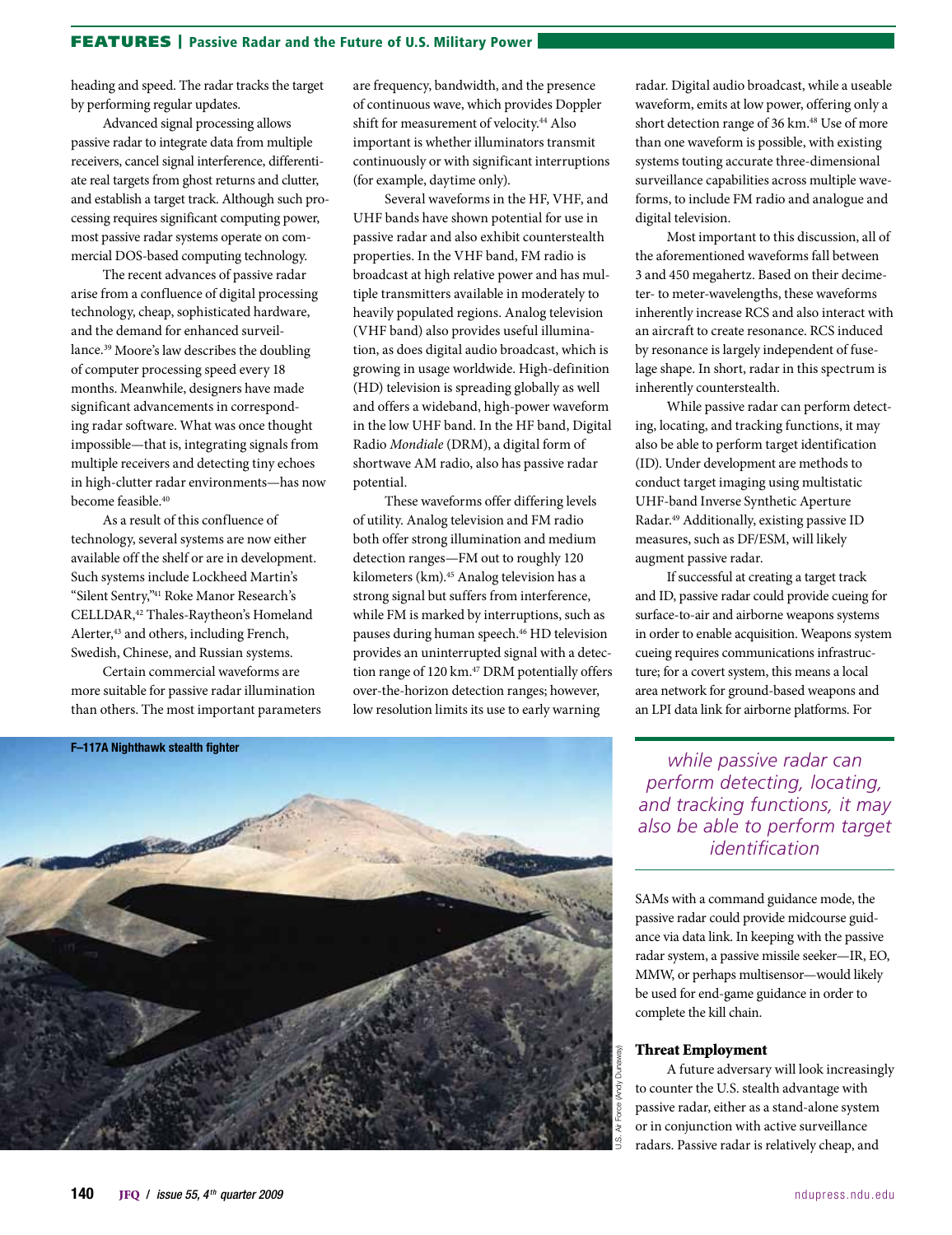#### **WESTRA**

its covert stance lends itself to a strategy of striking from concealment. Moreover, our most likely future opponent—an authoritarian state—already possesses tight control over its commercial media, a situation that requires a relatively small step to optimize broadcasting parameters for passive radar use.

This same adversary will build a passive multistatic receiver network in the VHF and UHF bands, blending the system into the vertical buildup of urban terrain.<sup>50</sup> In remote areas not served by media broadcast, the adversary may disperse a network of inexpensive throw-away transmitters to function as the surveillance area illuminators. He will integrate passive radar and other sensors for rapid, efficient command and control. It is likely that such an adversary will make efforts to develop or acquire passive SAMs with low observable launch signatures and procure and deploy high- and mid-altitude unmanned aerial vehicles—"missile trucks"—to deny flight at those altitudes.

#### Countering Passive Radar

Countering passive radar will prove difficult. What are the signs that an opponent is using passive radar? Forehand knowledge of the threat may provide an idea of general capabilities. Are friendly air forces losing aircraft to ground fire with little or no threat warning indications? With no radio frequency electronic intelligence available, locating the passive radar receivers will be challenging. Intelligence will face a difficult task of using indirect methods—human intelligence, ground surveillance, computer network operations, and nodal analysis—to collect on sparse information.

If the command and control nodes and receivers cannot be found, targeting planners could focus on destroying suspected transmitters—for example, FM radio, television, and HD television networks. Depending on their location and the potential for collateral damage, however, destroying these targets may result in undesirable strategic consequences, particularly in urban areas.

At the tactical level, friendly forces could employ reactive defenses against SAM launch and fly-out and conduct immediate counterattack of associated threat systems through electronic attack, standoff weapons, directed energy, or other means. This approach, however, would consume time and resources and would likely fail to achieve low- to midaltitude air superiority.

Electronic warfare (EW) offers the potential to temporarily neutralize passive radar. Standoff noise jamming would have an effect, but because the location of the receivers is unknown, the jammer would need to emit across a wide sector, unavoidably reducing jamming signal density.<sup>51</sup>

Building new generations of stealth aircraft may be feasible, but efforts to improve stealth will eventually reach a point of diminishing returns. Advantages will grow more difficult and expensive to achieve as counterstealth technologies concurrently grow more advanced.



*basic stealth techniques will be less effective than they once were against passive radar systems that benefit from bistatic geometry and the use of counterstealth waveforms*

Moreover, deception jamming may be of limited use against passive radar, also due to the unknown receiver location.<sup>52</sup> Other types of jamming, however, may prove highly effective. Overall, the lack of known threat location bolsters the argument for a robust EW capability that is integral to friendly multirole aircraft. Advocacy for or against a dedicated EW platform, however, is beyond the scope of this article.

Other means of countering passive radar include special operations and computer network attack. In the end, targeting passive radar systems may fall in the "too hard" category for limited warfare. Missile systems mobile SAMs, UAVs, and even man-portable air defense systems—may be easier to find than passive radar. The adversary will likely deploy substantial passive air defense assets, and U.S. forces will face a long, tedious process of locating and attriting them.

#### Implications

Passive radar has many implications for future U.S. military power. Stealth will continue to be a critical feature of tactical military aircraft, particularly as a defense against presently fielded weapons systems. As is evident in the continued proliferation of conventional radar SAMs and AAA, these threats are not going away any time soon.

Stealth airframes require long design and procurement processes, whereas avionics and software are more readily modified. This phenomenon is driving a philosophy in tactical aircraft design that basic stealth techniques are the critical solid foundation upon which the aircraft's more malleable offensive and defensive capabilities—sensors, weapons, and communications—are built. The concept of a layered defense will be critical to the survivability of stealth aircraft in the future.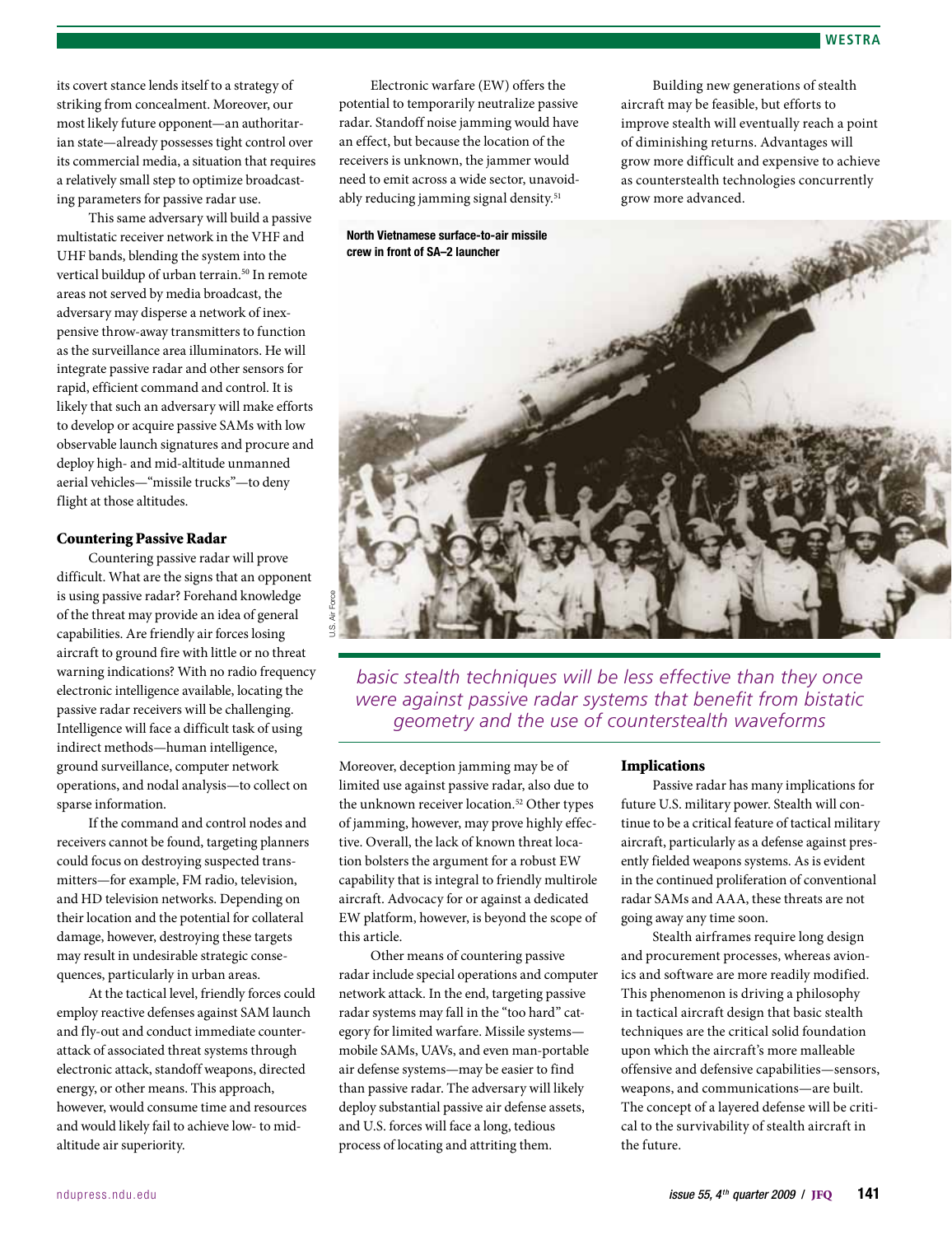### FEATURES | Passive Radar and the Future of U.S. Military Power

Basic stealth techniques, however, will be much less effective than they once were against passive radar systems that benefit from bistatic geometry and the use of counterstealth waveforms. Increasingly, combatants will use passive radar and weapons systems to detect, acquire, track, and target aerial stealth platforms. Against such systems, stealth on its own will likely provide inadequate protection for manned aircraft, UAVs, and missiles.

This article posits that an ongoing race between stealth and counterstealth is emerging, in which technology will provide only incremental advantage to a combatant until a new counter is found. This assertion does not mean that there are no further opportunities to leverage stealth advantages, but that advances in stealth will be more *evolutionary* than *revolutionary*. The future of stealth and counterstealth will more closely resemble the technological one-upmanship that occurred during World War II and the Cold War than the order of magnitude advantage the United States enjoyed during the Gulf War and the two decades that have followed. Against a passive radar adversary, air superiority will likely only be achieved at significant cost. Forcible entry and amphibious operations will accordingly prove much more challenging. Once again, the defensive form of warfare asserts itself.

#### Recommendations

To best position the United States for the future, military strategists and operational

planners must recognize the counter to U.S. stealth-based air-superiority that is currently unfolding, of which passive radar forms a core technology. These self-same leaders must take appropriate measures to ensure that the United States is not caught off guard by this impending shift in the technological landscape. The following recommendations are in order.

*Endeavor to be a leader in the passive radar field.* Arguably, the United States has marginalized the passive radar field due to a focus on conventional radar systems. The U.S. military must gain an understanding of passive radar, not merely theoretically, or with minor research and development projects, but with a dedicated effort. But why, one may ask, build a stealth counter when there is no immediate stealth peer competitor? The answer is that would-be competitors in the stealth arena are making a dedicated push to develop this technology. We cannot afford to spend billions on stealth, only to fail to thoroughly understand and counter rival systems. In support of this effort:

■ build collaboration between key industry and independent electronic engineers

■ increase prioritization of passive radar research and development

■ develop and field a passive radar system on a U.S. training range—as a training tool for U.S. stealth pilots and systems to test countermeasures and tactics and assess performance<sup>53</sup>

■ work hand in hand with key allies to develop shared capabilities

■ explore enhancing parallel technologies (such as disposable transmitters).

*Develop methods of degrading enemy passive radar.* In support of this effort:

■ focus on a multilevel EW capability against passive radar<sup>54</sup>

■ continue to develop layered defensive measures for aircraft and UAVs.

*Prepare for military operations without air superiority.* In support of this effort:

■ (again) develop passive radar, but in this case to deny enemy air superiority—future enemy stealth capabilities are ultimately not a matter of *if* but *when*

■ continue to integrate complementary piloted and unmanned system capabilities

■ plan and train to the contingency of military operations with only local air superiority or with air superiority largely denied.

Passive radar will play a critical role in future conflict. Ongoing advances in passive radar will deny traditional means of defeating enemy air defenses, make air superiority difficult to achieve against a passive radar opponent, and require changes in thinking to maintain U.S. power projection capability.

*we cannot afford to spend billions on stealth, only to fail to thoroughly understand and counter rival systems*

F–35 Lightning II flies over Eglin Air Force Base, future home of Joint Strike Fighter training facility